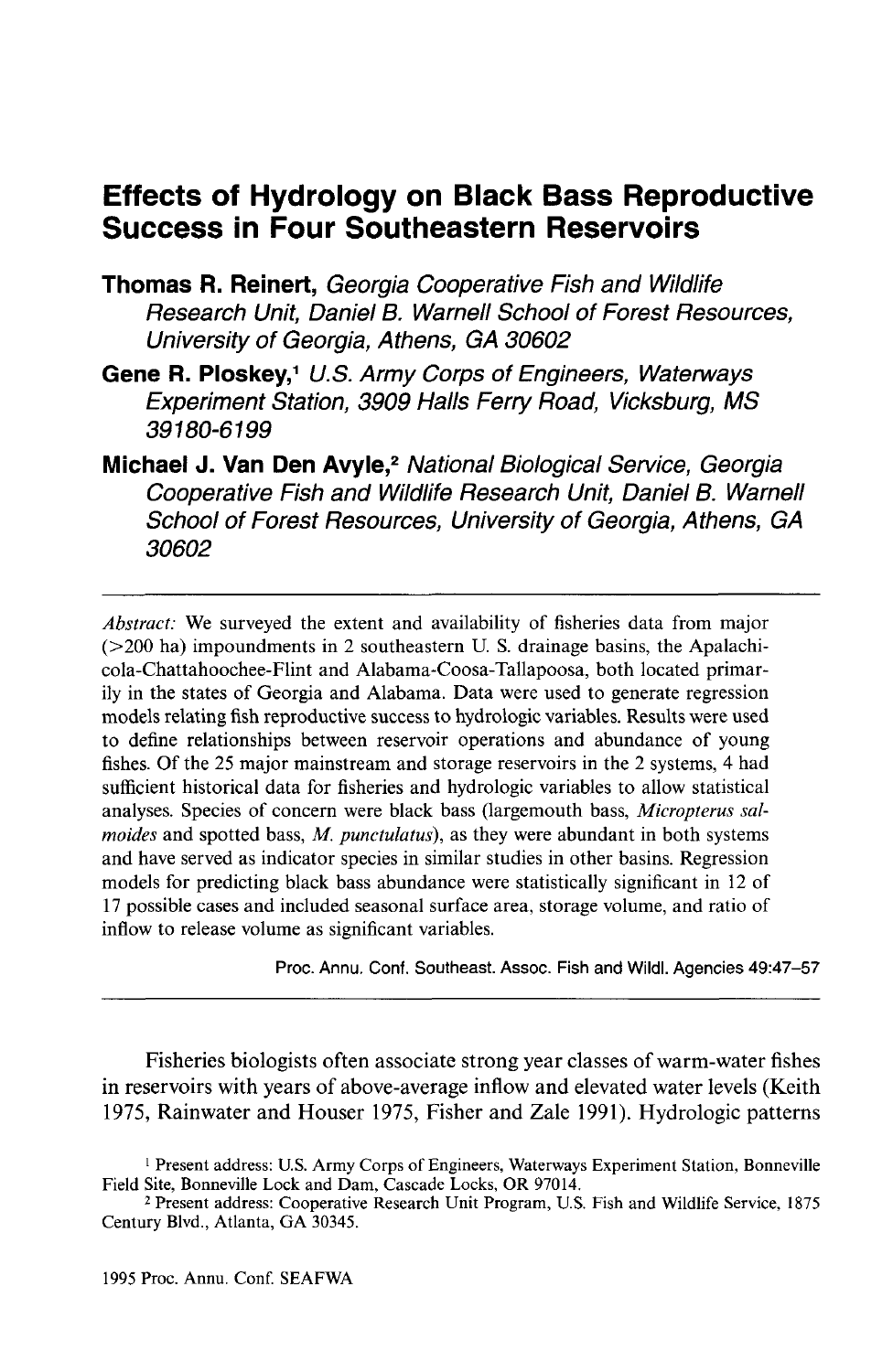that enhance year-class strength involve substantial increases in inundated area, occur over several seasons or years, and may be accentuated by topography, soil conditions, and vegetation (Wood and Pfitzer 1960, Ploskey 1986). In contrast, daily or weekly fluctuations may have negative effects on spawning and hatching (Heisey et al. 1980, Bennett et al. 1985, Kohler et al. 1993), although not necessarily year-class strength (Gasaway 1970, Estes 1971, Kohler et al. 1993).

Responses to hydrologic variables by largemouth bass and, to a lesser extent, spotted bass, have been frequently studied because of their importance in warm-water fisheries and their sensitivity to water-level changes (Jenkins 1970). Increased reproductive success of largemouth bass in wet years has been attributed to many factors, including increased nutrient loading (Shirley and Andrews 1977, Aggus 1979), increased primary production (Benson 1968), and inundation of vegetated terrestrial vegetation (Houser and Rainwater 1975, Strange et al. 1982, Miranda et al. 1984). Water-level stability during the nursery stage of largemouth bass has also been shown as a significant factor affecting abundance (Willis 1986, Kohler et al. 1993). Willis (1986) found that summer drawdowns in Kansas reservoirs reduced largemouth bass abundance, presumably because young-of-the-year were forced from the cover of normal littoral zone habitats into deeper, more open habitats, thus exposing them to higher predation levels and adverse climatic conditions.

The objectives of our study were to inventory fisheries and hydrologic data available for the major (>200 ha) impoundments in the Apalachicola-Chattahoochee-Flint (ACF) and Alabama-Coosa-Tallapoosa (ACT) drainage basins, to identify those reservoirs suitable for further analysis, to derive correlation matrices based on these data to relate black bass reproductive success to hydrology, and to develop predictive models for black bass reproduction. This approach is similar to that used in a previous study in the Missouri River Basin (Ploskey et al. 1993). Predictive models are constrained by the quantity and quality of available hydrologic and fisheries data.

This project was conducted as part of the Tri-State Water Management Study for the U.S. Army Corps of Engineers (USACE), Mobile District, by the Georgia Cooperative Fish and Wildlife Research Unit, and USACE Waterways Experiment Station. Cooperators of the Unit include the National Biological Service, University of Georgia, Georgia Department of Natural Resources (GDNR), and Wildlife Management Institute. Permission was granted by the Chief of Engineers to publish this information. We thank the Alabama Department of Conservation and Natural Resources (ADCNR), the GDNR, and the USACE Mobile District, for assistance with data acquisition. We also thank Julie E. Wallin for providing comments on an earlier draft of this manuscript.

### **Methods**

# Study Area

*ACF Drainage Basin.*—The ACF drainage basin is located primarily in Georgia. It drains about 50,826 km<sup>2</sup>, including a portion of eastern Alabama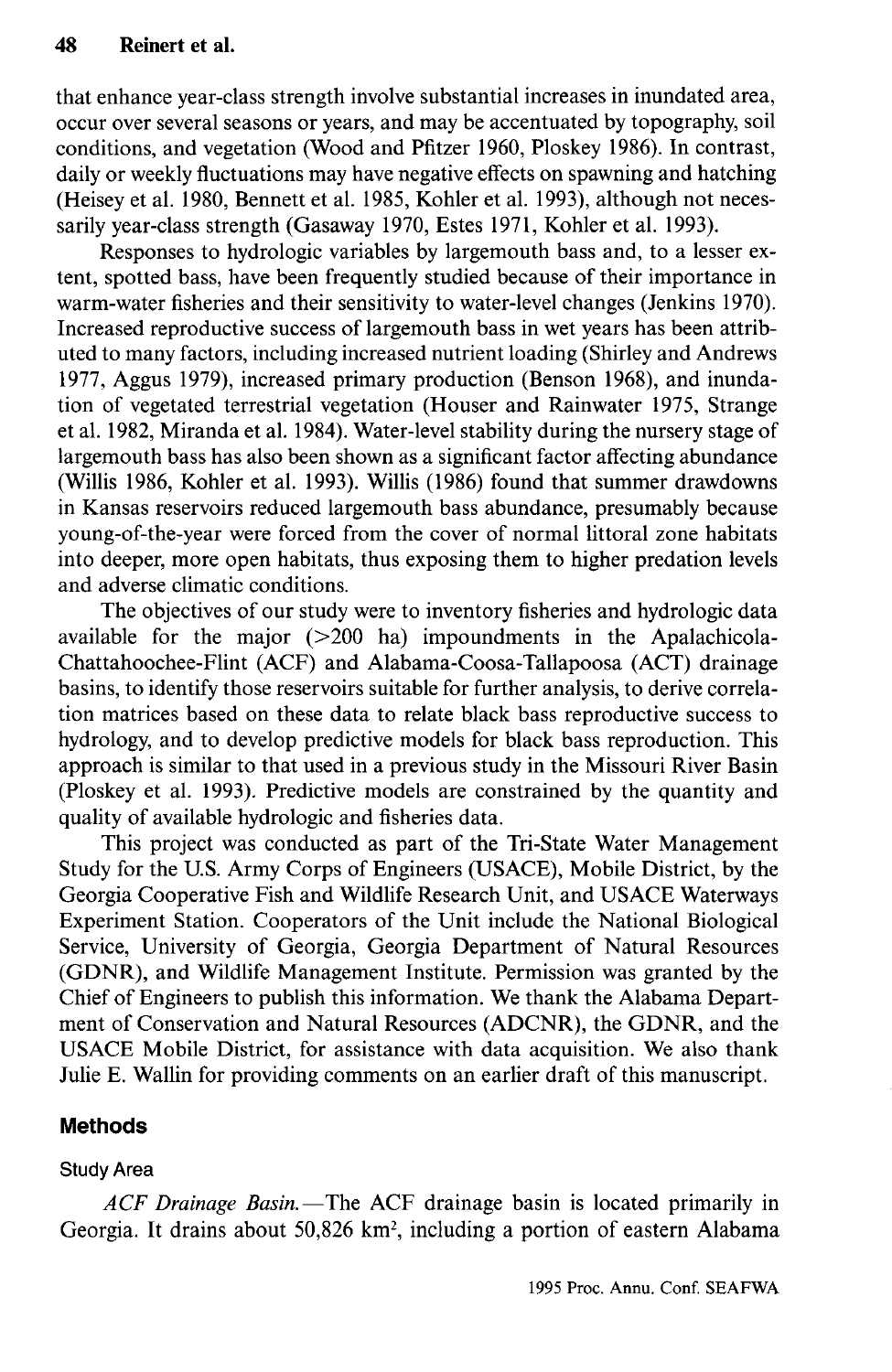and most of western Georgia, flowing southward through the Florida panhandle to the Gulf of Mexico (Couch 1993). Contained within this basin are 10 major ( $>$ 200 ha) impoundments, of which 5 are operated by the USACE and 5 are owned privately. They range in size from 396 to 18,499 ha.

*ACT Drainage Basin.*—The ACT drainage basin drains portions of northwestern Georgia, southeastern Tennessee, most of central Alabama, and eventually flows into Mobile Bay. Within the drainage area of 59,280 km<sup>2</sup> , are 15 major impoundments, of which 10 are operated by the Alabama Power Company, and 5 are operated by the USACE (J. G. Ward, pers. commun.). They range in size from 234 to 15,600 ha.

#### Data Acquisition

Major reservoirs were inventoried to identify impoundments having sufficient fisheries data for the proposed analyses. Our analyses required at least 6 years (preferably consecutive) of fisheries and accompanying hydrologic data (Ploskey et al. 1993). The ADCNR, GDNR, Auburn University, Alabama Power Company, and USACE Mobile District, were contacted regarding availability of data. We obtained information on sampling years, methods, seasons, spatial extent, data format, and data availability. Data formats typically included field sheets, summary reports, computer files, and publications.

Hydrologic data were requested from the USACE Mobile District, Georgia Power Company, and Crisp County (Georgia) Power Company. Data consisted of elevation-area-volume tables and measurements of daily inflow, release volume, and water surface elevation.

#### Selected Sites and Gears

Sufficient fisheries data were available for 7 reservoirs, 5 in the ACF basin and 2 in the ACT basin; however, hydrologic data were available only for the 5 of these operated by the USACE. Lake Seminole, in the ACF basin, had available fisheries and hydrologic data, but the high abundance of aquatic vegetation potentially confounded analyses of hydrologic effects, so this reservoir was deleted from further analysis (L. Keefer, pers. commun.). This left only 2 reservoirs in each basin with sufficient fisheries and hydrologic data (Table 1).

In the ACF, West Point Reservoir and Walter F. George Reservoir are 2 USACE mainstream impoundments of the Chattahoochee River on the Georgia-Alabama border. West Point Reservoir is located near La Grange, Georgia, and Walter F. George Reservoir is located further south, near Columbus, Georgia. Full-pool was established for West Point Reservoir in May 1975. The reservoir occupies 10,482 ha and is currently maintained at 193.5 m above mean sea level (MSL) (Miranda et al. 1984). Walter F. George Reservoir was created in 1962 and is maintained at 58 m above MSL. It occupies a surface area of 18,499 ha (Keefer 1980).

In the ACT, Allatoona Reservoir and Carter's Reservoir are 2 USACE impoundments in northwest Georgia. Allatoona Reservoir is a mainstream impoundment of the Etowah River. Formed in 1949, it is maintained at 256 m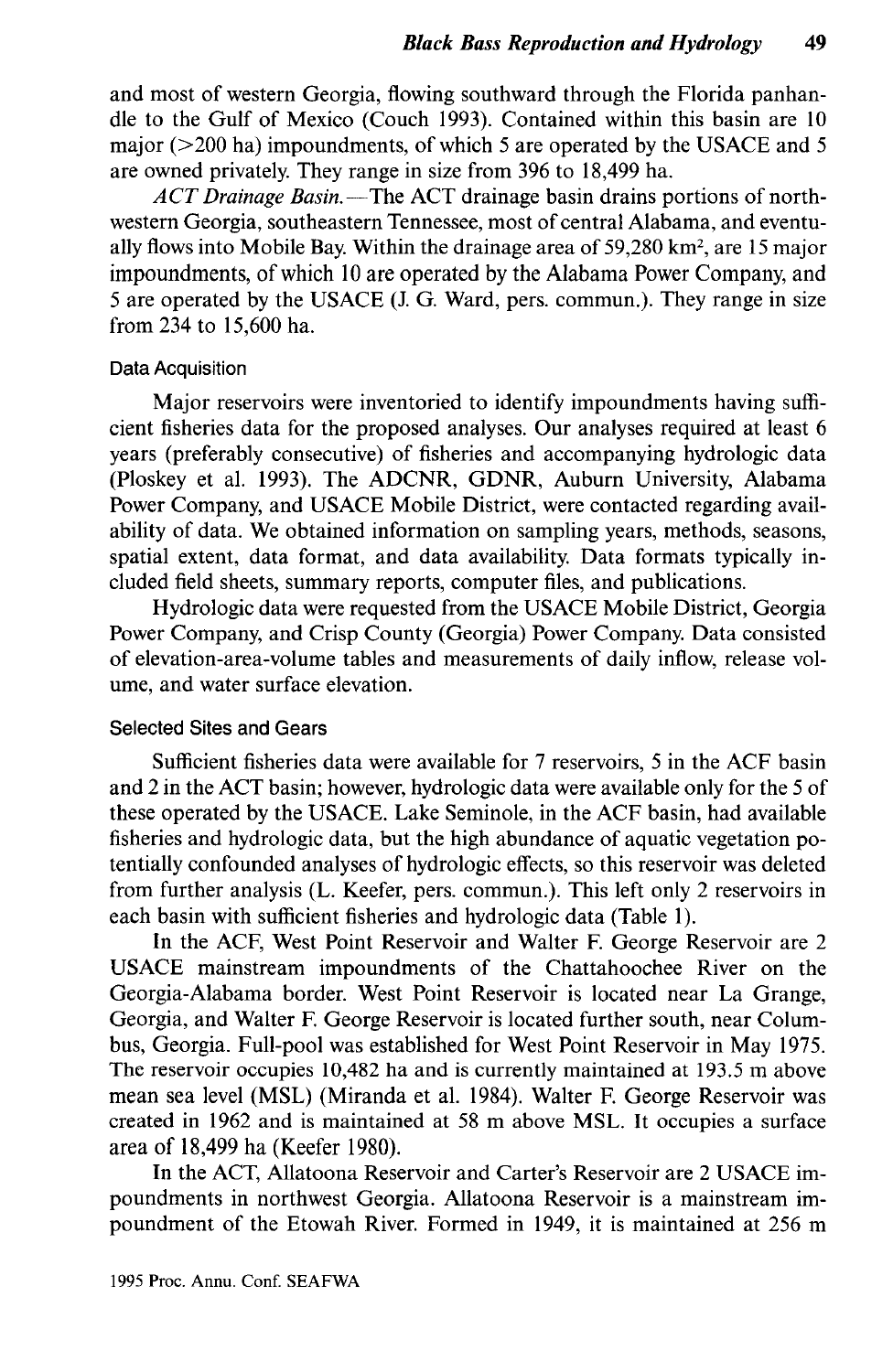## **50 Reinert et al.**

| Reservoir         | Electrofishing |      | Summer   | Primary source of |
|-------------------|----------------|------|----------|-------------------|
|                   | spring         | fall | rotenone | fisheries data    |
| ACF basin         |                |      |          |                   |
| <b>West Point</b> | ١Ω             | 13   | 8        | <b>GDNR</b>       |
| W. F. George      |                |      | 13       | <b>GDNR</b>       |
| <b>ACT</b> basin  |                |      |          |                   |
| Allatoona         | 10             | 4    | 8        | <b>GDNR</b>       |
| Carter's          | 8              | 6    |          | <b>GDNR</b>       |

Table 1. Number of years of available fisheries data for selected reservoirs in the Apalachicola-Chattahoochee-Flint (ACF) and Alabama-Coosa-Tallapoosa (ACT) drainage basins,  $GDNR =$ Georgia Department of Natural Resources.

above MSL and has a normal pool surface area of 4,802 ha (Beisser 1989). Carter's Reservoir is a mainstream impoundment of the Coosawattee River. It was formed in 1975, is maintained at 327 m above MSL, and has a normal pool surface area of 1,304 ha (Beisser 1987).

Cove sampling with rotenone and electrofishing were the only sampling methods performed with enough consistency to be considered here. Rotenone sampling generally consisted of August-September sampling of 3 coves ranging in size from  $\leq 1$  to 2 ha for each reservoir. Block nets were employed and fish were collected for up to 3 days following treatment with rotenone (Keefer 1988, Beisser 1989). Electrofishing was conducted using boat-mounted electrofishing units employing either alternating or direct current and timed shoreline transects at a minimum of 10 selected stations (GDNR 1981, 1985). Although frequently performed, gillnetting was not included in our database. Biologists with the GDNR indicated that black basses are not the primary target in seasonal gillnetting, and this method would not be appropriate for inclusion here. Seining, usually performed in the summer and targeting centrarchid young-of-theyear, was not a sufficiently consistent sampling method.

#### Data Analyses

Our index of reproductive success of black bass was computed as  $log_{10}$ (catch  $+$  1) for age-0 and age-1 fish, where catch was expressed as kg/ha for cove-rotenone samples and Mhour for electrofishing. Age was estimated from length-frequency data for each reservoir and species.

We defined 34 hydrologic variables based upon flow, volume, area, or selected ratios thereof (Table 2), and estimated simple correlation coefficients between these variables and fish abundance. Variables were separated into seasonal time segments potentially affecting fish reproductive success. Many variables were expressed relative to reservoir surface area in order to use dimensions consistent with those used to quantify fish standing crop. Reservoir volume and area were calculated from elevation using quadratic equations fit to empirical data for each reservoir. All equations were highly significant  $(r^2 > 0.99, P <$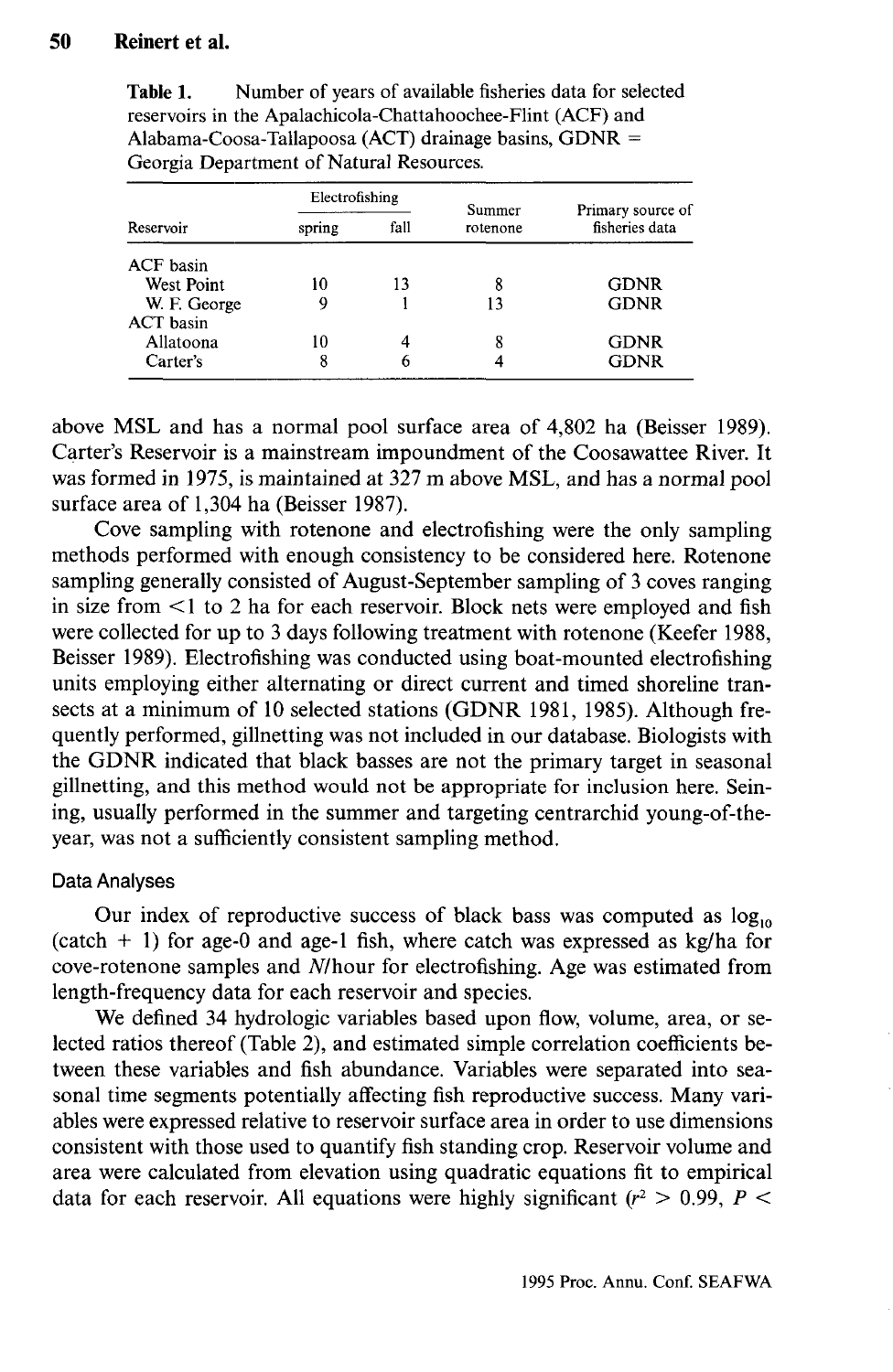**Table 2.** Abbreviations and definitions of temporal hydrologic variables.

| Variable            | Definition                                                                                                                                                                                  |
|---------------------|---------------------------------------------------------------------------------------------------------------------------------------------------------------------------------------------|
| <b>CASUSP</b>       | Change in area, summer-spring $=$ mean of ha on 31 Mar, 30 Apr, and 31 May<br>minus mean on 30 Jun, 31 Jul, and 31 Aug of year-1 divided by mean on 30<br>Jun, 31 Jul, and 31 Aug of year-1 |
| CASUSP <sub>2</sub> | Change in area, summer-spring = mean of ha on 30 Apr, 31 May, and 30 Jun<br>minus mean on 30 Jun, 31 Jul, and 31 Aug of year-2 divided by mean on 30<br>Jun, 31 Jul, and 31 Aug of year-2   |
| <b>CASUSU</b>       | Change in area, summer-summer $=$ mean of ha on 30 Jun, 31 Jul, and 31 Aug<br>minus mean for the same dates in year-1 divided by mean on the same dates<br>of year-1                        |
| <b>CASUSU2</b>      | Change in area, summer-summer $=$ mean of ha on 30 Jun, 31 Jul, and 31 Aug<br>minus the mean for the same dates in year-2 divided by mean on the same<br>dates of year-2                    |
| XVOL1–8             | Mean volume = mean of $Log_{10}$ (end-of-month m <sup>3</sup> $\times$ 10 <sup>6</sup> )/8, Jan-Aug                                                                                         |
| $SINF1-8$           | Inflow volume = $Log_{10}(m^3 \times 10^6)$ , Jan-Aug                                                                                                                                       |
| SREL1-8             | Release volume = $Log_{10}(m^3 \times 10^6)$ , Jan-Aug                                                                                                                                      |
| $FR1-8$             | Flushing rate $=$ sum of release volume divided by mean volume, Jan-Aug                                                                                                                     |
| $RIR1-8$            | Ratio of inflow to release $=$ inflow divided by release, Jan-Aug                                                                                                                           |
| XCMS1-8             | Mean flow = flow(m <sup>3</sup> /s), Jan-Aug                                                                                                                                                |
| XVOL9–11            | Mean volume = mean of $Log_{10}(m^3 \times 10^6)$ on 30 Sep, 31 Oct, and 30 Nov of the                                                                                                      |
|                     | previous year                                                                                                                                                                               |
| <b>SINF9–11</b>     | Inflow volume = $Log_{10}(m^3 \times 10^6)$ , Sep-Nov (previous year)                                                                                                                       |
| SREL9-11            | Release volume = $Log_{10}(m^3 \times 10^6)$ , Sep-Nov (previous year)                                                                                                                      |
| FR9-11              | Flushing rate $=$ sum of release divided by mean volume, Sep-Nov (previous<br>year)                                                                                                         |
| <b>RIR9-11</b>      | Ratio of inflow to release $=$ inflow divided by release, Sep-Nov (previous year)                                                                                                           |
| XA9–11              | Mean area = mean of $Log10(ha)$ on 30 Sep, 31 Oct, and 30 Nov (previous year)                                                                                                               |
| <b>PA9-11</b>       | Perimeter area = mean $Log_{10}$ (ha depths $\leq 6$ m) on 30 Sep, 31 Oct, and 30 Nov<br>(previous year)                                                                                    |
| $CA9-11$            | Change in area $=$ (30-Nov area minus 30-Sep area) divided by 30-Nov area<br>(previous year)                                                                                                |
| $XVOL3-5$           | Mean volume = mean of $Log_{10}(m^3 \times 10^6)$ on 31 Mar, 30 Apr, and 31 May                                                                                                             |
| <b>SINF3-5</b>      | Inflow volume = $Log_{10}(m^3 \times 10^6)$ , Mar-May                                                                                                                                       |
| SREL3-5             | Release volume = $Log_{10}(m^3 \times 10^6)$ , Mar-May                                                                                                                                      |
| $FR3-5$             | Flushing rate $=$ sum of release divided by mean volume, Mar-May                                                                                                                            |
| $RIR3-5$            | Ratio of inflow to release $=$ inflow divided by release, Mar-May                                                                                                                           |
| XA3–5               | Mean area = mean of $log_{10}(ha)$ on 31 Mar, 30 Apr, and 31 May                                                                                                                            |
| $PA3-5$             | Perimeter area = mean of Log <sub>1</sub> 2 <sub>0</sub> (ha over depths $\leq$ 6 m) on 31 Mar, 30 Apr, and<br>31 May                                                                       |
| $CA3-5$             | Change in area $=$ (31 Mar area minus 31 May area) divided by 31 Mar area                                                                                                                   |
| $XVOL6-8$           | Mean volume = mean of $Log_{10}(m^3 \times 10^6)$ on 30 Jun, 31 Jul, and 31 Aug                                                                                                             |
| $SINF6-8$           | Inflow volume = $Log_{10}(m^3 \times 10^6)$ , Jun-Aug                                                                                                                                       |
| SREL6-8             | Release volume = $Log_{10}(m^3 \times 10^6)$ , Jun-Aug                                                                                                                                      |
| FR6-8               | Flushing rate $=$ sum of release divided by mean volume, Jun–Aug                                                                                                                            |
| $RIR6-8$            | Ratio of inflow to release $=$ inflow divided by release, Jun–Aug                                                                                                                           |
| XA6–8               | Mean area = mean of $Log10(ha)$ on 30 Jun, 31 Jul, and 31 Aug                                                                                                                               |
| PA6–8               | Perimeter area = mean of $Log_{10}$ (ha over depths $\leq 6$ m) on 30 Jun, 31 Jul, and<br>31 Aug                                                                                            |
| $CA6-8$             | Change in area $=$ (30 June area minus 31 Aug area) divided by 30 Jun area                                                                                                                  |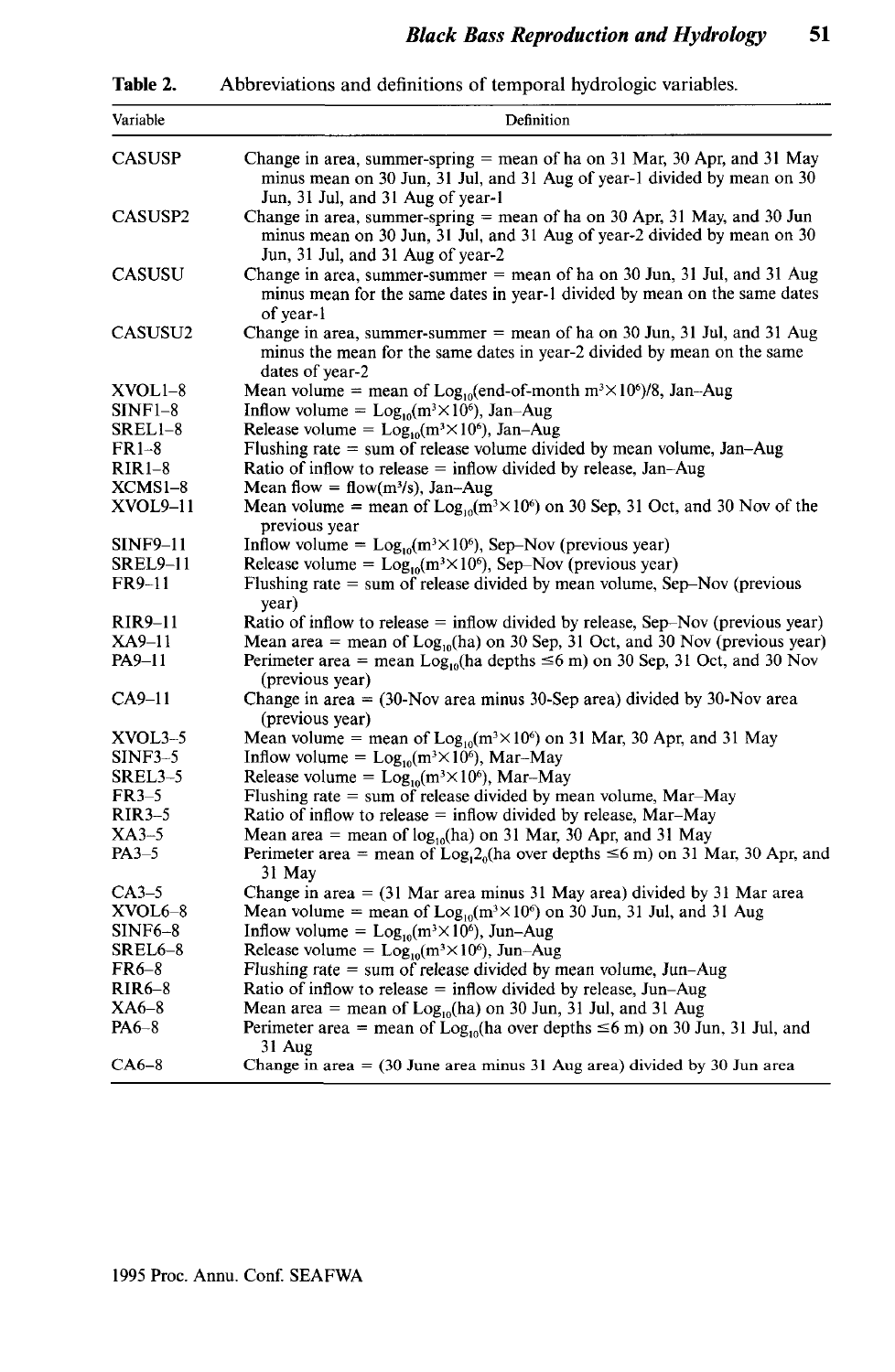#### **52 Reinert et al.**

0.0001, and  $N > 40$ ). We defined the annual hydrograph as running from September through August to coincide with annual cove sampling of fish.

We developed predictive relationships by estimating regression parameters for models relating abundance of young black bass to reservoir hydrology. Abundance data were matched with the water year in which a given year class was spawned (i.e., yearling hydrology was lagged by 1 year). Models were selected in a stepwise fashion and evaluated according to  $r^2$  improvement, with a significance level of  $\alpha$  < 0.05 (Dowdy and Wearden 1991).

## **Results**

There were 578 possible correlations between black bass abundance and hydrology, of which 61 were significant ( $\alpha$  < 0.05; Table 3). There were 7 variables positively correlated 3 or more times: mean volume in spring, mean perimeter area (area  $\leq 6m$  in depth) in spring, change in summer surface area over 1 and 2 years, inflow:release ratios for January-August and June-August, and mean surface area in spring. Mean volume, January-August, was positively correlated twice and negatively correlated once. Decrease in summer area was negatively correlated 3 times.

There were 17 combinations of reservoir, fish species, age class, and sampling method that were used for modeling relationships between black bass abundance and the 34 hydrologic variables. Models were fit for the following cases: West Point Reservoir — age-0 and age-l spotted and largemouth basses (both gears); Walter F. George Reservoir — age-0 largemouth bass (rotenone) and age-l largemouth bass (both gears); Allatoona Reservoir — age-0 and age-1 spotted bass (both gears); and Carter's Reservoir — age-0 and age-l spotted

| Table 3. | Occurrence of significant                             |
|----------|-------------------------------------------------------|
|          | $(\alpha \leq 0.05)$ correlation coefficients between |
|          | hydrologic variables and age-0 or age-1 black bass    |
|          | abundance estimates in 4 southeastern reservoirs.     |

| <b>Variable</b> <sup>a</sup> | $N$ positive<br>correlations | $N$ negative<br>correlations |
|------------------------------|------------------------------|------------------------------|
| $XVOL3-5$                    | 6                            |                              |
| $PA3-5$                      |                              |                              |
| <b>CASUSU</b>                |                              | 0                            |
| CASUSU2                      |                              |                              |
| $RIR1-8$                     |                              |                              |
| $XA3-5$                      |                              |                              |
| $RIR6-8$                     | ٩                            |                              |
| $XVOL1-8$                    |                              |                              |
| $CA6-8$                      |                              | 3                            |
| 25 remaining variables       | 21                           | 6                            |
| Total                        | 51                           | 10                           |

"See Table 2 for variable definitions.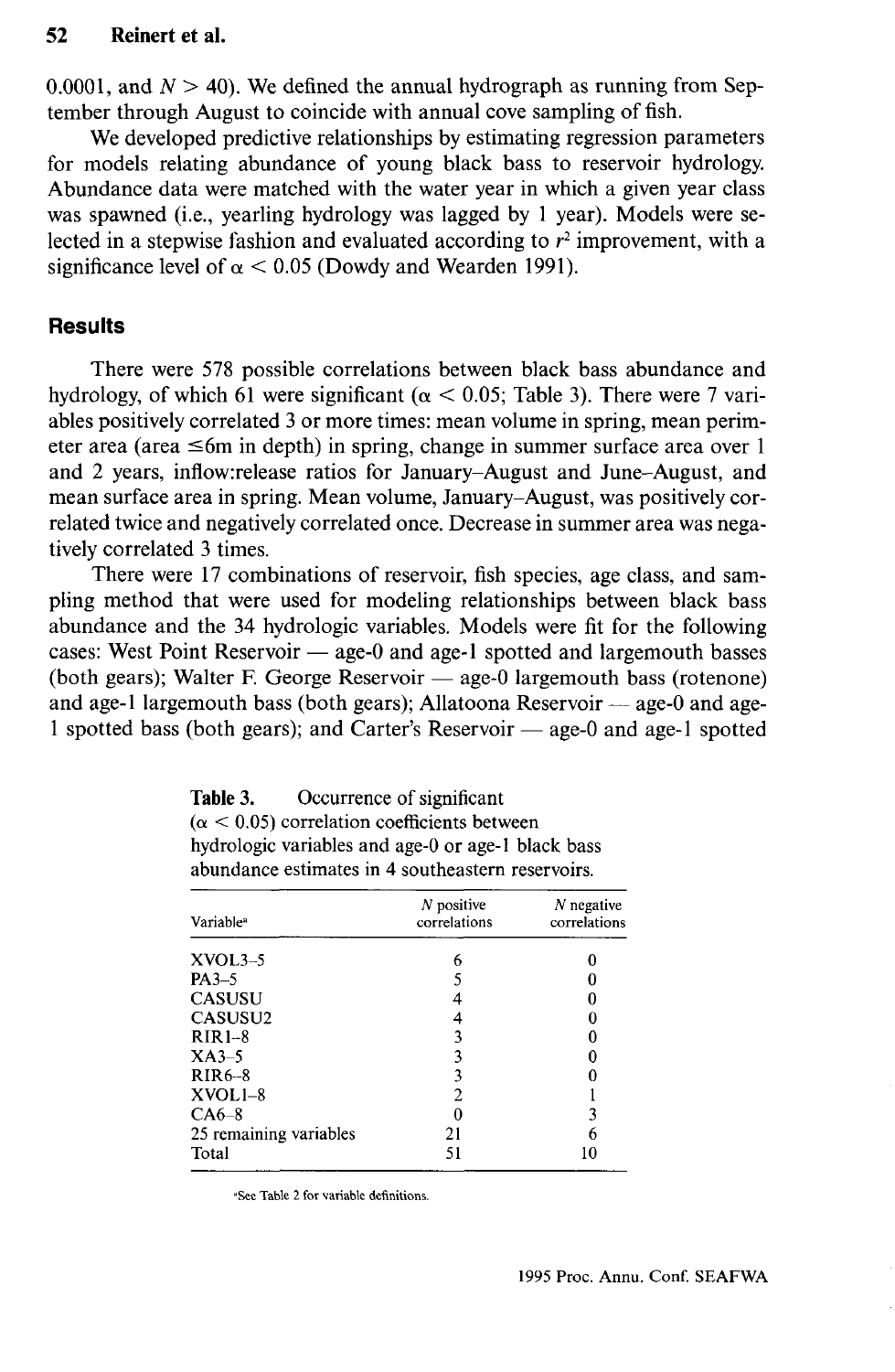bass (electrofishing). For all other possible cases, species abundance was either too low or gears were used too infrequently to allow model development.

Significant ( $\alpha$  < 0.05) single-variable regression models were obtained in 12 of the 17 cases where models were attempted (Table 4). The stepwise addition of a second independent (hydrologic) variable did not significantly improve the predictability of any model. Significant regression models were obtained more commonly for largemouth bass (6 of 7 cases) than for spotted bass (6 of 10 cases). All 8 models based on rotenone sampling of fish abundance were significant, whereas only 4 of 9 models based on electrofishing data were significant.

Modeling results were generally similar to those obtained from correlation analyses. Abundance of young black bass showed greater abundance with increased reservoir surface area, increased reservoir volume, increasing reservoir elevation, and high inflow:release ratios during spring and summer (Table 4).

#### **Discussion**

The predictive models and correlations presented here emphasize the importance of high and stable water conditions in the spawning and nursery stages of black bass populations. In the regression models, 11 of the 12 significant variables were associated with increased area or volume in spring and summer (Table 4). The 7 variables found to be positively correlated 3 times or more with black bass abundance were also associated with high and stable spring and summer water levels (Table 3). Decrease in summer surface area was negatively correlated with black bass abundance, which indicates the importance of waterlevel stability during the nursery period.

Because the most important variable affecting production of strong year

| Reservoir    | Species,<br>age class | Gear       | Model <sup>a</sup>                             | $r^2$ |
|--------------|-----------------------|------------|------------------------------------------------|-------|
| West Point   | SPB, YOY              | <b>ROT</b> | $Log_{10}(kg/ha + 1) = -2.9 + 1.1(XVOL3-5)$    | 0.70  |
|              | SPB. YRL              | <b>ROT</b> | $Log_{10}(kg/ha + 1) = 0.21 + 0.01(XA3-5)$     | 0.99  |
|              | LMB, YOY              | <b>ROT</b> | $Log_{10}(kg/ha + 1) = -1.3 + 2.6(RIR6-8)$     | 0.58  |
|              | LMB, YRL              | <b>ROT</b> | $Log_{10}(kg/ha + 1) = -3.3 + 4.5(RIR6-8)$     | 0.75  |
|              | LMB. YRL              | EF.        | $Log_{10}(N/hour + 1) = -1.6 + 2.7(FR6-8)$     | 0.82  |
| W. F. George | LMB. YOY              | <b>ROT</b> | $Log_{10}(kg/hour + 1) = -23.2 + 7.9(XA3-5)$   | 0.92  |
|              | LMB. YRL              | <b>ROT</b> | $Log_{10}(kg/ha + 1) = 1.4 + 1.8(CASUSP)$      | 0.86  |
|              | LMB. YRL              | EF         | $Log_{10}(N/hour + 1) = -54.7 + 18.5(XVOL3-5)$ | 0.63  |
| Allatoona    | SPB, YOY              | ROT        | $Log_{10}(kg/ha + 1) = -31.3 + 8.7(XA6-8)$     | 0.82  |
|              | SPB. YOY              | EF         | $Log_{10}(N/hour + 1) = -7.4 + 3.3(XVOL6-8)$   | 0.80  |
|              | SPB. YRL              | ROT        | $Log_{10}(kg/ha + 1) = -10.8 + 4.4(XVOL1-8)$   | 0.86  |
| Carter's     | SPB. YOY              | EF         | $Log_{10}(N/hour + 1) = 1.2 + 0.1(CASUSU)$     | 0.94  |

**Table 4.** Significant ( $\alpha$  < 0.05) single variable regression models relating black bass abundance to reservoir hydrology. SPB = spotted bass,  $LMB$  = largemouth bass; YOY = young-of-the-year,  $YRL = \text{vearling}$ ;  $ROT = \text{rotenone}$ ,  $EF = \text{electrofishing}$ .

a See Table 2 for variable definitions.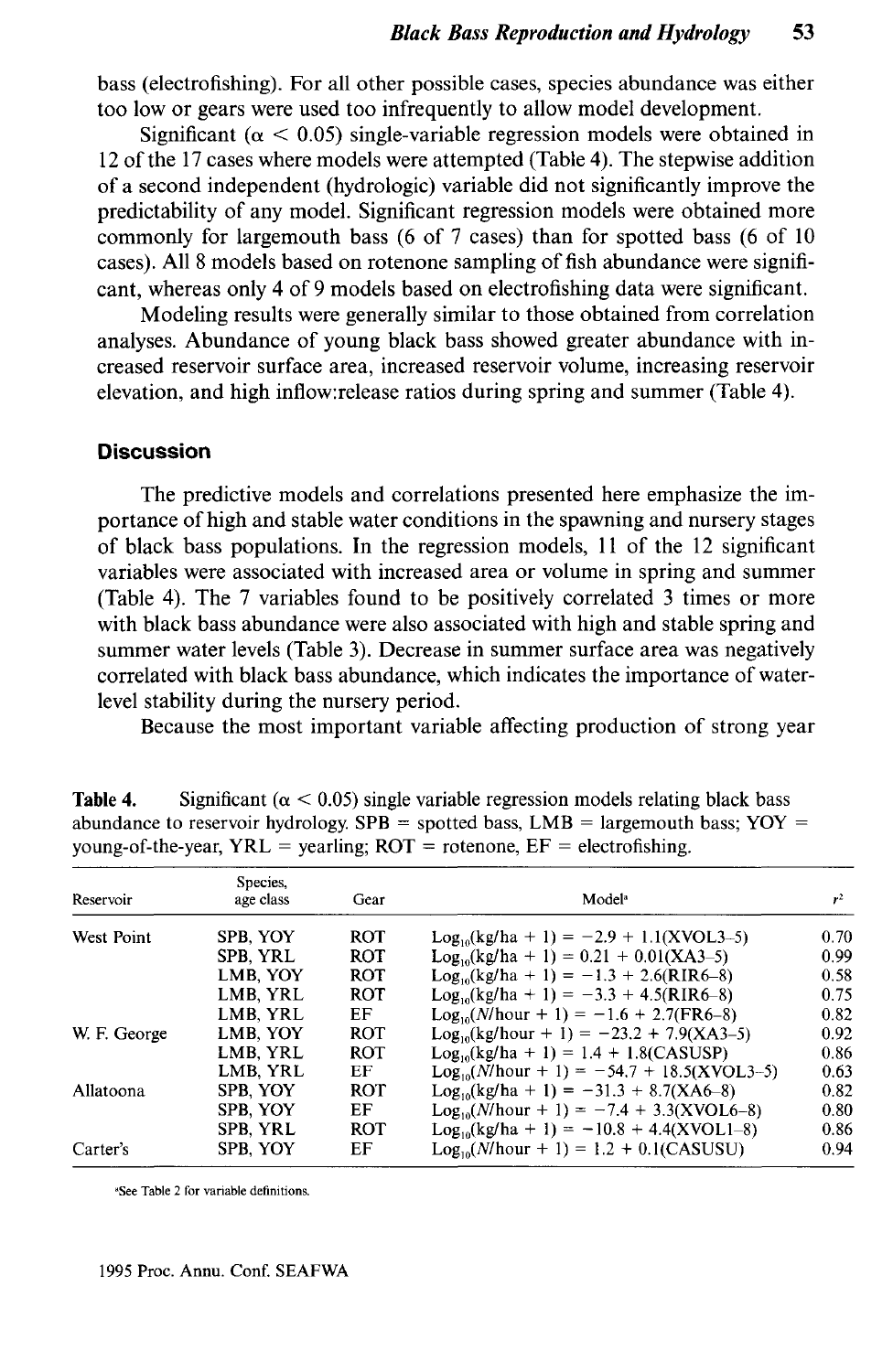classes appears to be post-spawning survival of age-0 fish (Aggus and Elliott 1975, Summerfelt 1975, Fourt 1978, Kohler et al. 1993), water-level management to assure black bass year class success should consist of maintaining high water and acceptable habitat after a relatively wet spring. We could not determine the importance of inundation of terrestrial vegetation for producing strong year classes of black bass, although this has been shown to be critical (Aggus and Elliott 1975, Fisher and Zale 1991). Flooding of terrestrial vegetation in a year of average inflow for increasing largemouth and spotted bass growth and recruitment may not be as effective as inundation of vegetation in a year of naturally high inflow and nutrient loading (Strange et al. 1982, Miranda et al. 1984). Sporadic hydrologic fluctuations may have negative effects on spawning and hatching (Heisey et al. 1980, Bennett et al. 1985, Kohler et al. 1993), although not necessarily year-class strength (Gasaway 1970, Estes 1971, Kohler et al. 1993). Our analyses tended to average spring and summer hydrologic variables and ignore microvariation within seasons; hence, we can not evaluate the effect of these events on black bass reproductive success. Based on previous studies and this current one, maintaining high, stable water during spring and summer followed by a late summer/fall drawdown to allow revegetation and oxidation of organic and mineral matter, thus providing nutrients upon reflooding, may be the best management plan for black bass in southeast reservoirs.

Of the 25 major impoundments within the ACT and ACF drainage basins, only 7 had historical fisheries data sufficient for the types of analyses we performed. For the most part, the paucity of suitable data was due to a lack of consistent sampling with standardized procedures over a period of several consecutive years. We were not afforded the luxury of establishing and implementing an experimental protocol specifically designed to address the questions presented here. We had to rely upon existing data sets collected by state agencies and other parties. The data shortage should be remedied as state-sponsored standardized sampling programs mature.

Cove sampling with rotenone provided useful data for addressing our objectives despite its reputation for providing imprecise estimates of fish abundance (Timmons et al. 1978, Siler 1986, Van Den Avyle et al. 1995). Relative to rotenone samples, electrofishing estimates were not as frequently correlated with hydrologic variables even though the period of record for electrofishing samples often matched or exceeded that of available rotenone data (Table 1). It is possible that the data on young black bass abundance provided by electrofishing has higher variation than does that provided by rotenone sampling. March and April electrofishing, as conducted in Alabama and Georgia reservoirs (GDNR 1981, 1985; ADCNR 1988), can provide highly variable estimates of age-1 relative abundance among years (Van Horn et al. 1991) and cannot provide any data on age-0 fish. Houser and Rainwater (1975) observed that annual population estimates taken before late May underestimated numbers of age-1 largemouth bass because older bass moved toward shore earlier and dispersed earlier than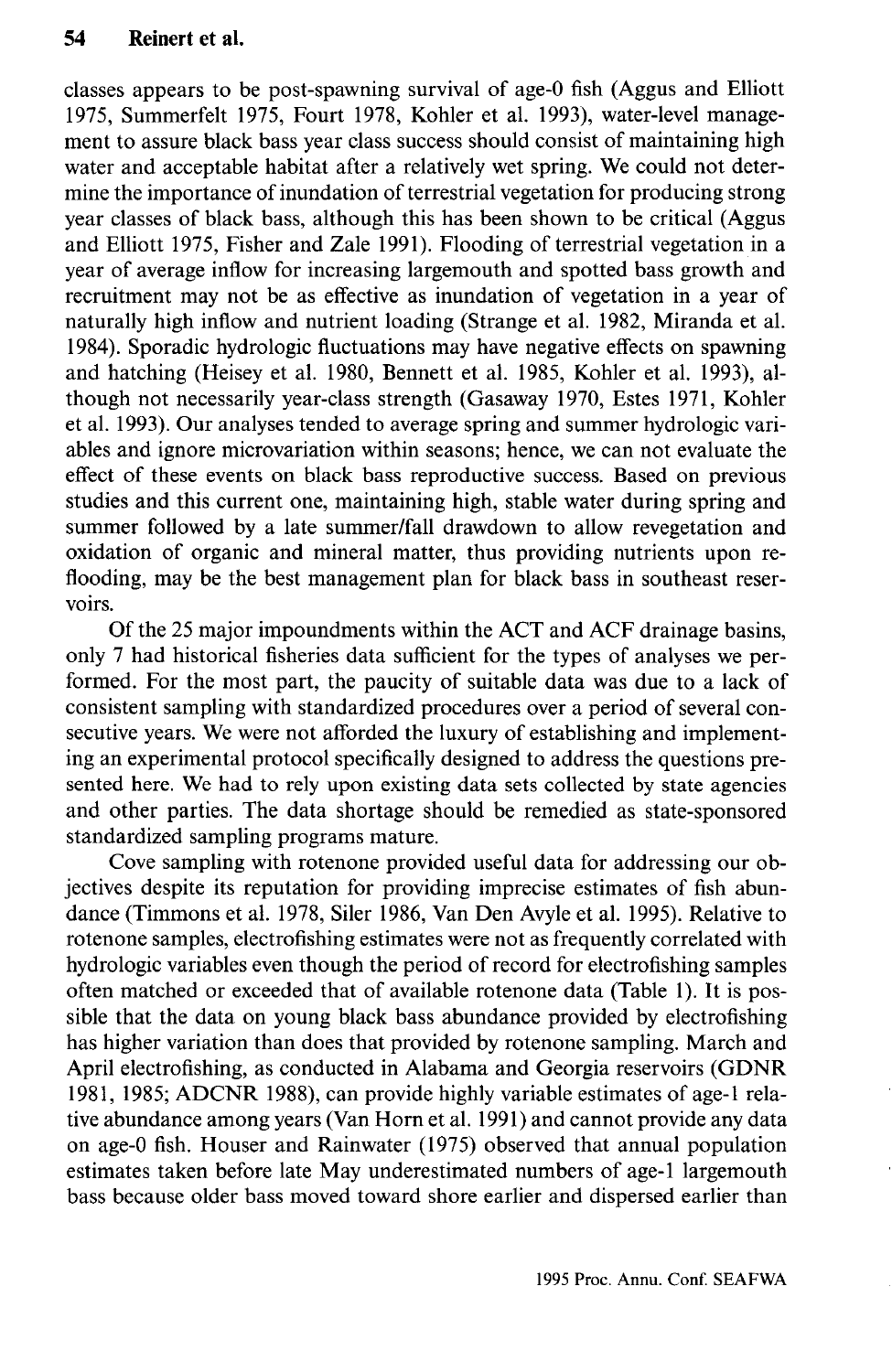younger bass. Also, variation in inshore and offshore movements in early spring (a function of variations in weather) may increase the variability of estimates among years. They concluded that the optimum time for sampling largemouth bass was when movement was least and all age groups reached their greatest density in coves, usually in early June. This may explain the lack of significant regressions for spring electrofishing data in Allatoona, Carter's, and West Point reservoirs. Electrofishing later in the spring may provide more precise data for assessing yearling abundance and electrofishing in the fall should enhance estimates of age-0 black bass abundance, thus strengthening models relating hydrology to black bass reproductive success.

Long-term data collection with consistent methods is important, provided details of possible sampling biases are understood. In this burgeoning era of ecosystem management, cooperation between states in establishing standardized sampling programs that are able to address the system-wide questions attempted here should be a high priority.

#### **Literature Cited**

- Aggus, L. R. 1979. Effects of weather on freshwater fish predator-prey dynamics. Pages 47-56 in H. Clepper, ed. Predator-prey systems in fisheries management. Sport Fishing Inst., Washington, D.C.
	- and G. V. Elliott. 1975. Effects of cover and food on year-class strength of largemouth bass. Pages 317-22 *in* R. H. Stroud and H. Clepper, eds. Black bass biology and management. Sport Fishing Inst., Washington, D.C.
- Alabama Department of Conservation and Natural Resources (ADCNR). 1988. Alabama reservoir management plan. Ala. Dep. Conserv. and Nat. Resour., Game and Fish Div., Montgomery. 37pp.
- Beisser, G. S. 1987. The fish populations and sport fishery of Carter's Reservoir, 1979— 1986. Ga. Dep. Nat. Resour., Game and Fish Div., Fed. Aid in Fish Restor., Final Rep., Proj. F-36, Atlanta. 64pp.
- . 1989. The fish populations and sport fishery of Allatoona Reservoir, 1980-1987. Ga. Dep. Nat. Resour., Game and Fish Div., Fed. Aid in Fish Restor., Final Rep., Proj. F-36, Atlanta. 70pp.
- Bennett, D. H., O. E. Maughan, and D. B. Jester, Jr. 1985. Generalized model for predicting spawning success of fish in reservoirs with fluctuating water levels. North Am. J. Fish. Manage. 5:12-20.
- Benson, N. G. 1968. Review of fishery studies on Missouri River main stem impoundments. Bur. Sport Fish, and Wildl. Res. Rep. 71., U.S. Fish and Wildl. Serv., Washington, D.C. 61pp.
- Couch, C. A. 1993. National water quality assessment program: Environmental setting of the Apalachicola-Chattahoochee-Flint River Basin. Pages 30-32 *in* K. J. Hatcher, ed. Proceedings 1993 Ga. Water Resour. Conf. Univ. Ga., Athens.
- Dowdy, S. and S. Wearden. 1991. Statistics for research, 2nd ed. John Wiley & Sons, New York. 629pp.
- Estes, R. D. 1971. The effects of the Smith Mountain pump storage project on the fishery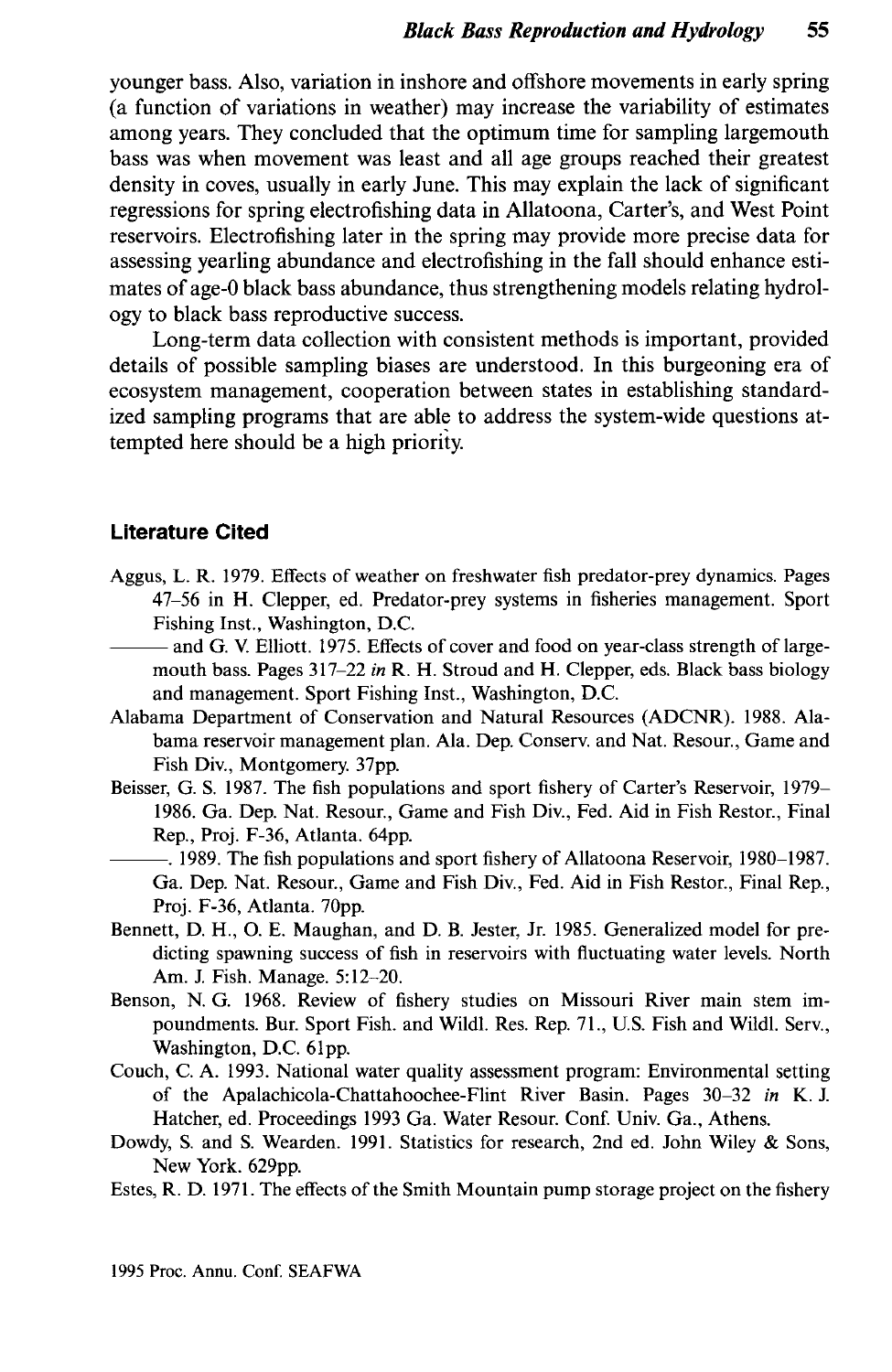of the lower reservoir, Leesville, Virginia. Ph.D. Diss., Va. Polytechnic Inst. and State Univ., Blacksburg. 151pp.

- Fisher, W. L. and A. V. Zale. 1991. Effect of water level fluctuation on abundance of young-of-year largemouth bass in a hydropower reservoir. Proc. Annu. Conf. Southeast. Assoc. Fish and Wildl. Agencies 45:422-431.
- Fourt, R. A. 1978. The effects of a two-year water-level management plan on the production of sport fish in Beaver Reservoir. Ark. Game and Fish Comm., Little Rock. 15pp.
- Gasaway, C. R. 1970. Changes in fish population in Lake Francis Case in South Dakota in the first 16 years of impoundment. U.S. Fish and Wildl. Serv., Tech. Pap. 56, Washington, D.C. 30pp.
- Georgia Department of Natural Resources (GDNR) Fisheries Section. 1981. Standardized sampling procedures for Georgia reservoirs. Ga. Dep. Nat. Resour., Atlanta. 26pp.
- . 1985. Standardized sampling procedures for Georgia reservoirs. Ga. Dep. Nat. Resour., Atlanta. 27 pp.
- Heisey, P. G., D. Mathur, and N. C. Magnusson. 1980. Accelerated growth of smallmouth bass in a pumped storage system. Trans. Am. Fish. Soc. 109:371-377.
- Houser, A. and W. C. Rainwater. 1975. Production of largemouth bass in Beaver and Bull Shoals lakes. Pages 310-316 *in* R. H. Stroud and H. Clepper, eds. Black bass biology and management. Sport Fishing Inst., Washington, D.C.
- Jenkins, R. M. 1970. The influence of engineering design and operation and other environmental factors on reservoir fishery resources. Water Resour. Bull. 6:110-119.
- Keefer, L. C. 1980. A survey of the Lake Walter F. George fishery. Ga. Dep. Nat. Resour., Game and Fish Div., Fed. Aid in Fish Restor., Final Rep., Proj. F-28, Atlanta. 53pp. . 1988. A survey of the sport fisheries of four major reservoirs in southwest Georgia. Ga. Dep. Nat. Resour., Game and Fish Div., Fed. Aid in Fish Restor., Final

Rep., Proj. F-28, Atlanta. 70pp.

- Keith, W. E. 1975. Management by water level fluctuation. Pages 489-497 *in* R. H. Stroud and H. Clepper, eds. Black bass biology and management. Sport Fishing Inst., Washington, D.C.
- Kohler, C. C., R. J. Sheenan, and J. J. Sweatman, 1993. Largemouth bass hatching success and first-winter survival in two Illinois reservoirs. North Am. J. Fish. Manage. 13:125-133.
- Miranda, L. E., W L. Shelton, and T. D. Bryce. 1984. Effects of water level manipulation on abundance, mortality, and growth of young-of-year largemouth bass in West Point Reservoir, Alabama-Georgia. North Am. J. Fish. Manage. 4:314-320.
- Ploskey, G. R. 1986. Effects of water-level changes on reservoir ecosystems, with implications for fisheries management. Pages 86-97 *in* G. E. Hall and M. J. Van Den Avyle, eds. Reservoir fisheries management: Strategies for the 80's. Reservoir Comm., South. Div., Am. Fish. Soc, Bethesda, Md.
- , M. C. Harberg, G. J. Power, C. C. Stone, D. G. Unkenholz, and B. Weidenheft. 1993. Assessing impacts of operations on fish reproduction in Missouri River reservoirs. Tech. Rep. EL-93-21, U.S. Army Eng. Waterways Exp. Sta., Vicksburg, Miss. 52pp.
- Rainwater, W. C. and A. Houser. 1975. Relation of physical and biological variables to black bass crops. Pages 489-497 *in* R. H. Stroud and H. Clepper, eds. Black bass biology and management. Sport Fishing Inst., Washington, D.C.